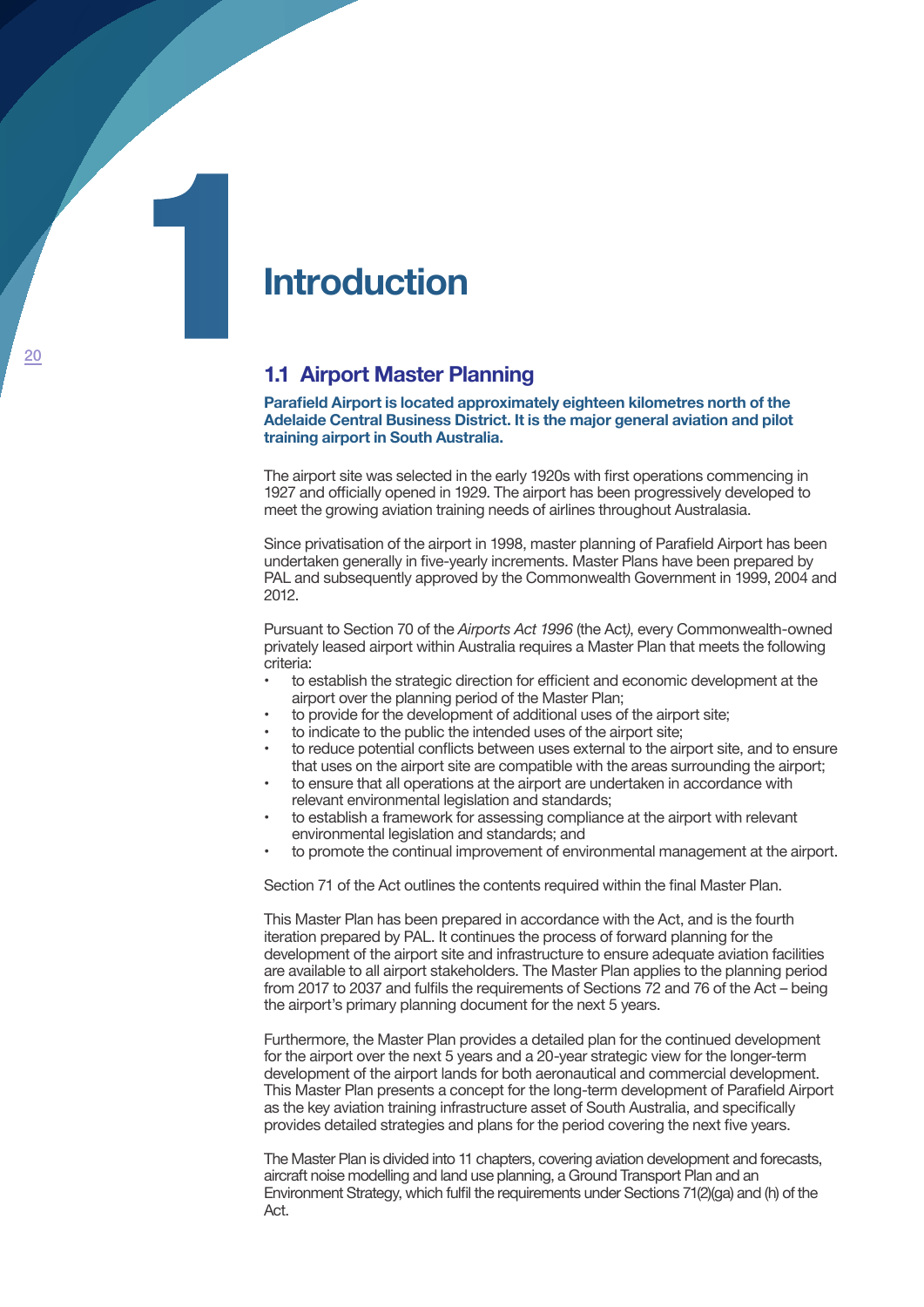## **1.2 Background**

The first Master Plan for the airport was developed under instructions from the previous owner, the Federal Airports Corporation, and was released in 1996.

This is the fourth Master Plan prepared by PAL for Parafield Airport. It builds on the aeronautical requirements, environmental protections and land use development concepts developed in the previous four master plans.

This Master Plan focuses on the continued development of the airport as a significant economic driver for northern Adelaide. It proposes some rationalisation of the airport precincts to simplify development of future areas and convey a clearer indication of the future planning for areas on the airport.

The Master Plan also details a continuing approach to all aspects of airport operations in respect of sustainability and how these issues affect the continued growth of the airport and the development of aviation infrastructure.

The previous Airport Master Plan was approved by the Minister on 5 November 2012.

PAL is also required under the *Airports Act 1996* to prepare an Environment Strategy every five years for Ministerial approval. The 2012 Master Plan contained a Sustainability Plan (Environment Strategy) which was approved by the Minister on 5th November 2012. The approved Sustainability Plan was based on the principles of sustainable operation and development, which have developed as a fundamental component of the PAL business.

This Master Plan contains an Environment Strategy which retains all the legal requirements of the Act in relation to Airport Environment Strategies, but extends the application of the strategy beyond compliance as described in the Act and Regulations to the voluntary application of recommended sustainable development principles.

The Ground Transport Plan deals with the issues of moving people and freight onto and off the airport and the interactions with the surrounding road and public transport infrastructure.

# **1.3 Legislative Requirements**

Parafield Airport is operated predominantly under the provisions of the Commonwealth *Airports Act 1996*  however there are numerous other acts pertaining to the operation of aviation and aviation safety that PAL must comply with. PAL is required by the Act to submit a new draft Master Plan to the Commonwealth Minister prior to the expiry of the original approved master plan every 5 years or as directed by the Minister.

Parafield Airport is a certified aerodrome which operates under the provisions of Civil Aviation Safety Regulation Part 139 - Aerodromes. The aerodrome must comply with the design and operating standards set out in the Manual of Standards Part 139 – Aerodromes and is audited against this Regulation and Manual of Standards on a regular basis by the Civil Aviation Safety Authority.

## **1.4 Contents of the Master Plan**

The required contents of a Master Plan are detailed under Section 71 of the Act and must include:

- PAL's development objectives, including the extent of consistency (if any) with planning schemes in South Australia;
- an assessment of the future needs of the airport users for services and facilities relating to the airport;
- proposals for land use and related development of the airport site (covering landside, airside, surface access, and land planning/zoning) including the extent of consistency (if any) with planning schemes in South Australia;
- forecasts relating to noise exposure levels in surrounding areas, over a 20-year planning period;
- flight paths for aircraft likely to use the airport in the future;
- ANEFs for the surrounding airport lands;
- plans, developed through consultation with airline users of the airport and the neighbouring Local Government bodies, for managing aircraft noise intrusion above significant ANEF levels;
- an assessment of the environmental issues that might reasonably be expected to be associated with the implementation of the Master Plan and PAL's plans for dealing with those expected issues;
- a 5-year plan for a ground transport system on the landside of the airport that details:
	- (i) a road network plan;

(ii) the facilities for moving people (employees, passengers and other airport users) and freight at the airport: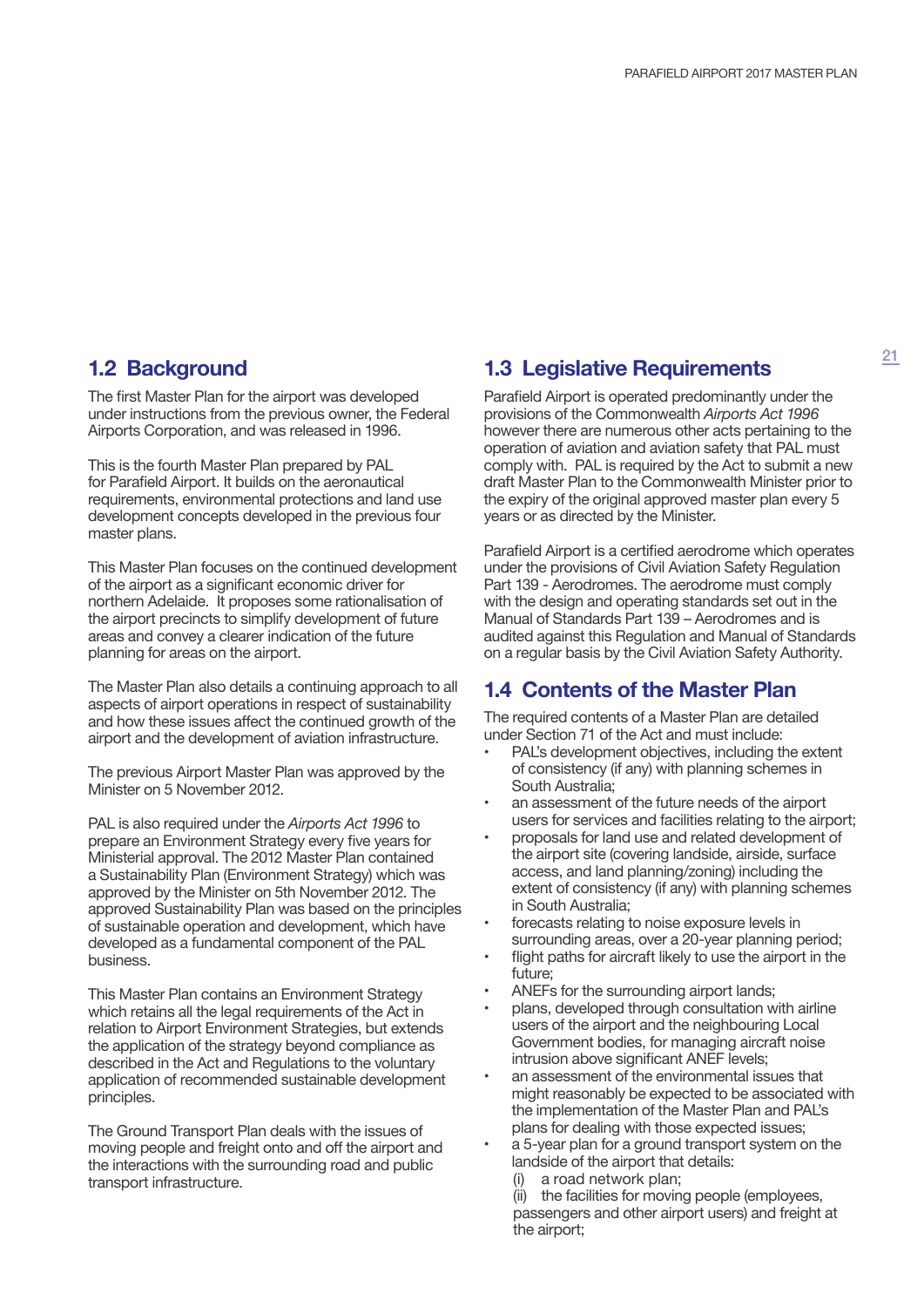$22$  (iii) the linkages between those facilities, the road network and public transport system at the airport and the road network and public transport system outside the airport;

(iv) the arrangements for working with the State or local authorities or other bodies responsible for the road network and the public transport system; (v) the capacity of the ground transport system at the airport to support operations and other

activities at the airport; and (vi) the likely effect of the proposed developments

in the master plan on the ground transport system and traffic flows at, and surrounding, the airport;

- a 5-year plan detailing information on the proposed developments in the Master Plan that are to be used for:
	- (i) commercial, community, office or retail purposes; or

(ii) for any other purpose that is not related to airport services;

• a 5-year plan detailing the likely effects of the proposed developments in the Master Plan on:

employment levels at the airport; and

(ii) the local and regional economy and community, including an analysis of how the proposed developments fit within the planning schemes for commercial and retail development in the area that is adjacent to the airport;

an Environment Strategy that details: (i) the airport lessee company's objectives for the environmental management of the airport; (ii) the areas (if any) within the airport site which

the airport lessee company, in consultation with State and Federal conservation bodies, identifies as environmentally significant;

(iii) the sources of environmental impact associated with airport operations;

(iv) the studies, reviews and monitoring to be carried out by the airport lessee company in connection with the environmental impact associated with airport operations;

(v) the time frames for completion of those studies and reviews and for reporting on that monitoring; (vi) the specific measures to be carried out by the airport lessee company for the purposes of preventing, controlling or reducing the environmental impact associated with airport operations; (vii) the time frames for completion of those specific measures; and

(viii) details of the consultations undertaken in preparing the strategy (including the outcome of the consultations);

- any other matters that are prescribed in the regulations;
- such other matters (if any) as are specified in the regulations; and
- the approval date of the Environment Strategy for the airport.

In addition to requirements under the *Airports Act 1996*, the *Airports Regulations 1997* also contain requirements for airport Master Plans. These requirements relate to:

- any change to the Obstacle Limitation Surfaces or Precision Approach Navigation Surfaces - Operations for the airport concerned that is likely to result if development proceeds in accordance with the Master Plan;
- for an area of an airport where a change of use of a kind described in subregulation 6.07 (2) of the *Airports (Environment Protection) Regulations 1996*  is proposed:

(i) the contents of the report of any examination of the area carried out under regulation 6.09 of those Regulations; and

(ii) the airport-lessee company's plans for dealing with any soil pollution referred to in the report;

- a Master Plan must, in relation to the landside part of the airport, where possible, describe proposals for land use and related planning, zoning or development in an amount of detail equivalent to that required by, and using terminology (including definitions) consistent with that applying in, land use planning, zoning and development legislation in force in the State or Territory in which the airport is located; and
- a draft or final Master Plan must:
	- (i) address any obligation that has passed to the relevant airport-lessee company under subsection 22 (2) of the Act or subsection 26 (2) of the *Airports (Transitional) Act 1996* (the Transitional Act); and (ii) address any interest to which the relevant airport lease is subject under subsection 22 (3) of the Act, or subsection 26 (3) of the Transitional Act.

These requirements and the location in the document where each is located are shown in Table 1.1.